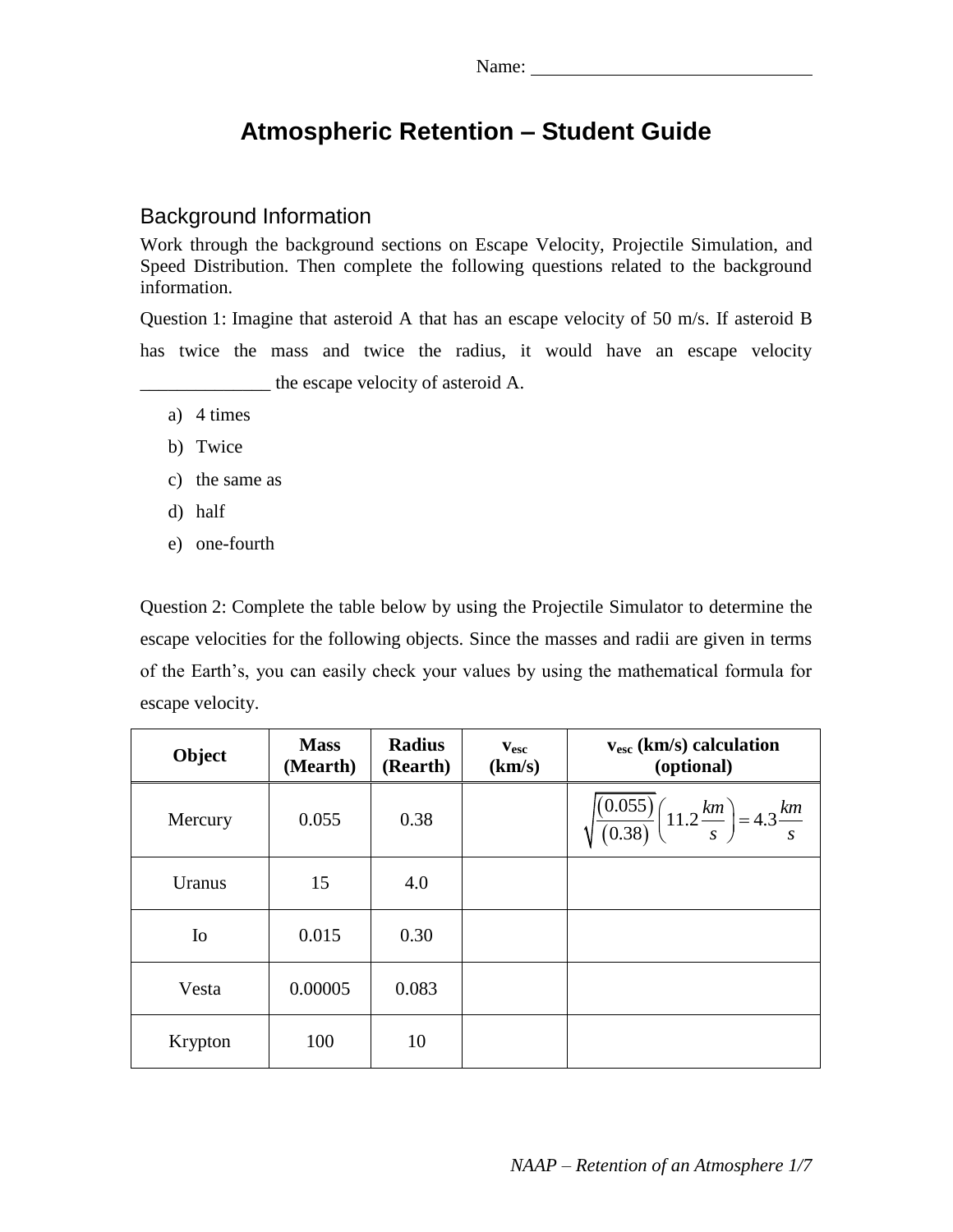Question 3: Experiment with the Maxwell Distribution Simulator. Then a) draw a sketch of a typical gas curve below, b) label both the x-axis and y-axis appropriately, c) draw in the estimated locations of the most probable velocity  $v_{mp}$  and average velocity  $v_{avg}$ , and d) shade in the region corresponding to the fastest moving 3% of the gas particles.

Maxwell Speed Distribution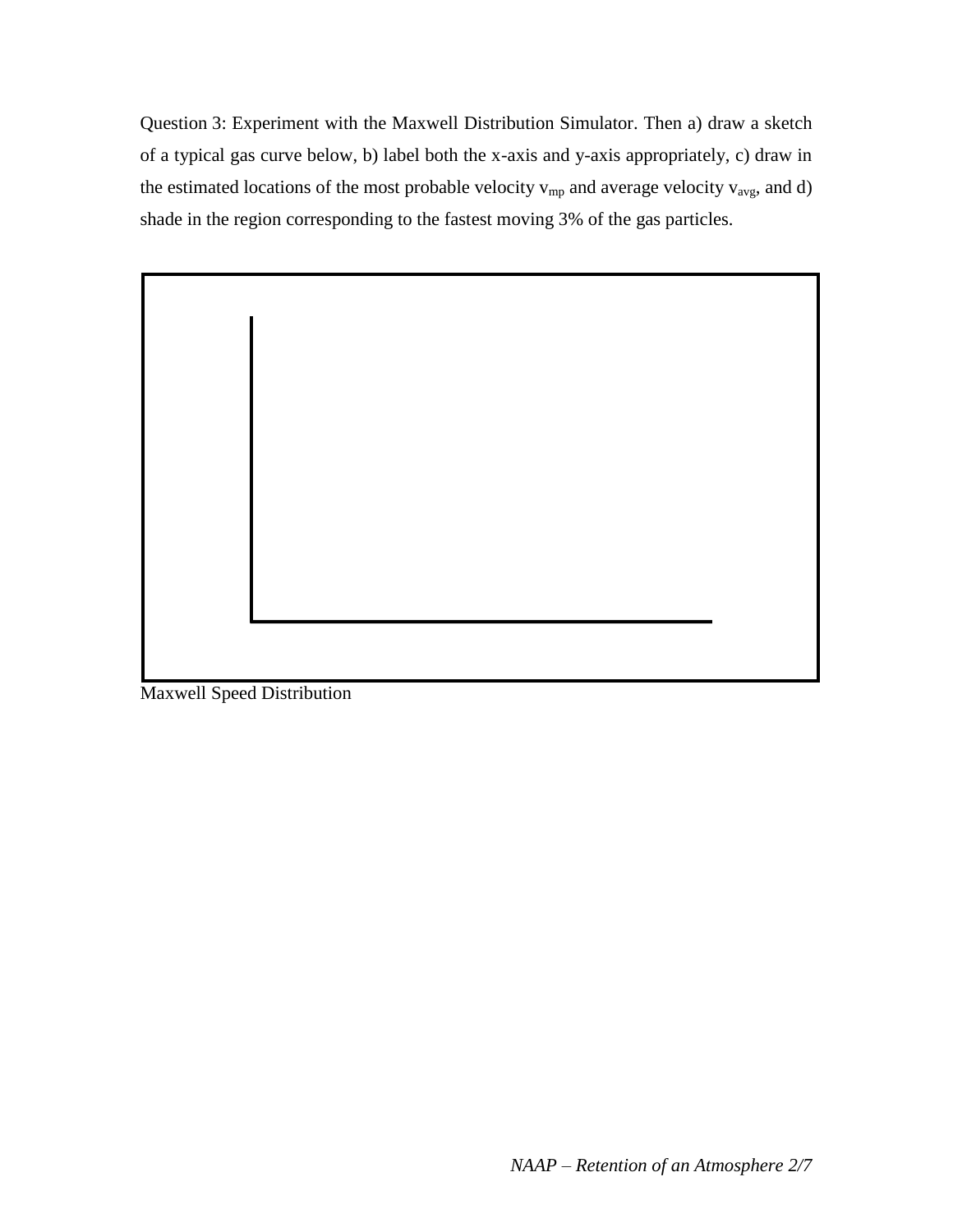## Gas Retention Simulator

Open the **gas retention simulator**. Begin by familiarizing yourself with the capabilities of the gas retention simulator through experimentation.

- The **gas retention simulator** provides you with a **chamber** in which you can place various gases and control the temperature. The dots moving inside this chamber should be thought of as tracers where each represents a large number of gas particles. The walls of the chamber can be configured to be a) impermeable so that they always rebound the gas particles, and b) sufficiently penetrable so that particles that hit the wall with velocity over some threshold can escape. You can also view the distributions of speeds for each gas in relation to the escape velocity in the **Distribution Plot** panel.
- The lower right panel entitled **gases** allows you to add and remove gases in the experimental chamber. The lower left panel is entitled **chamber properties**. In its default mode it has **allow escape from chamber** unchecked and has a **temperature** of 300 K. Click **start simulation** to set the particles in motion in the chamber panel. Note that **stop simulation** must be clicked to change the temperature or the gases in the simulation.
- The upper right panel entitled distribution plot allows one to view the Maxwell distribution of the gas as was possible in the background pages. Usage of the show draggable cursor is straightforward and allows one to conveniently read off distribution values such as the most probable velocity. The show distribution info for selected gases requires that a gas be selected in the gas panel. This functionality anticipates a time when more than one gas will be added to the chamber.

#### **Exercises**

Use the pull-down menu to add hydrogen to the chamber.

Question 4: Complete the table using the draggable cursor to measure the most probable velocity for hydrogen at each of the given temperatures. Write a short description of the relationship between  $T$  and  $v_{\text{mp}}$ .

| T(K) | $v_{mp}(m/s)$ |
|------|---------------|
| 300  |               |
| 200  |               |
| 100  |               |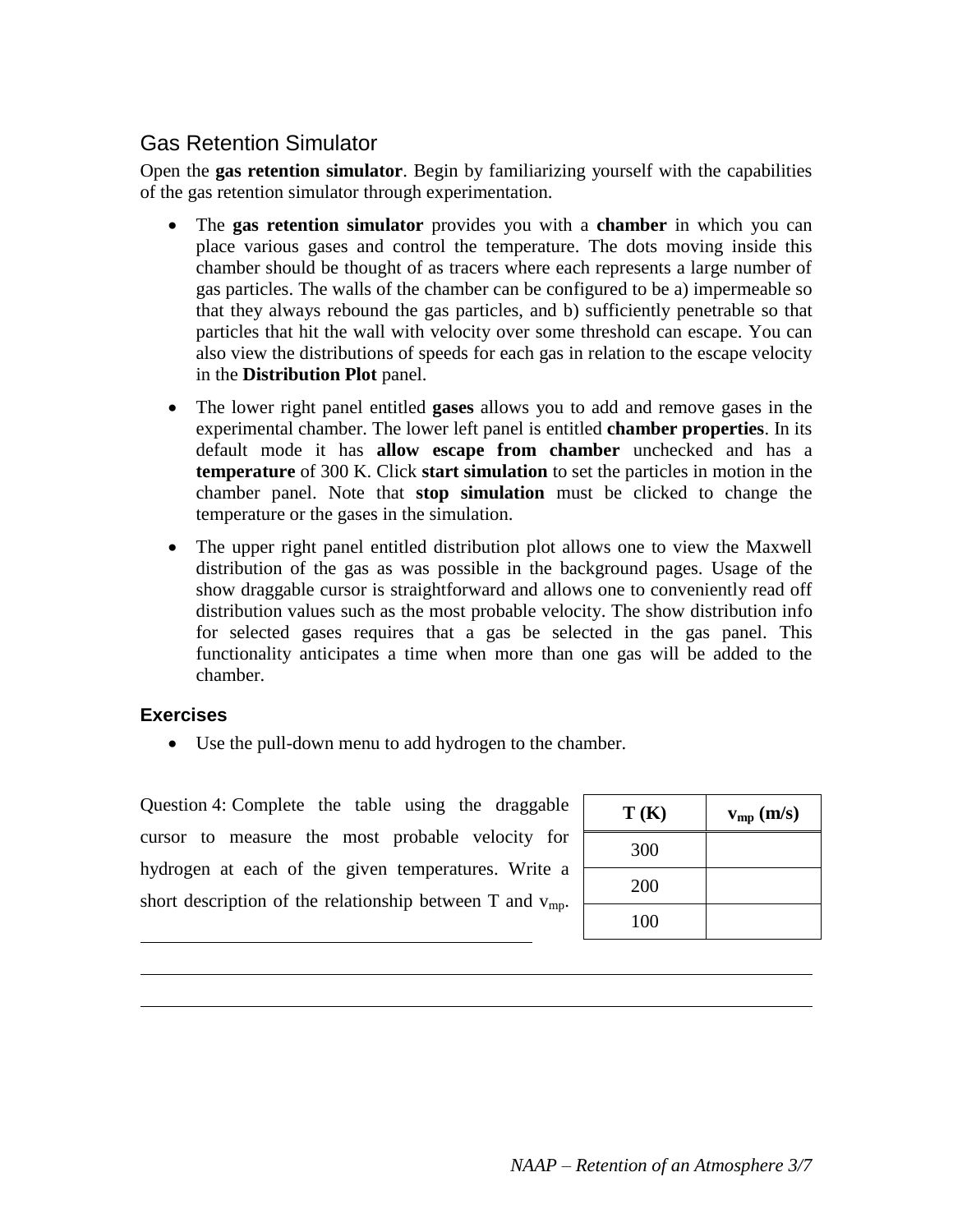Question 5: If the simulator allowed the temperature to be reduced to 0 K, what would you guess would be the most probable velocity at this temperature? Why?

• Return the temperature to 300 K. Use the gas panel to add Ammonia and Carbon Dioxide to the chamber.

Question 6: Complete the table using the draggable cursor to measure the most probable velocity at a temperature of 300 K and recording the atomic mass for each gas. Write a short description of the

| <b>Gas</b>      | Mass(u) | $v_{mp}(m/s)$ |
|-----------------|---------|---------------|
| H2              |         |               |
| NH <sub>3</sub> |         |               |
| CO <sub>2</sub> |         |               |

relationship between mass and vmp and the width of the Maxwell distribution.

Question 7: Check the box entitled allow **escape from chamber** in the chamber properties panel. You should still have an evenly balanced mixture of hydrogen, ammonia, and carbon dioxide. Run each of the simulations specified in the table below for the mixture. Click **reset proportions** to restore the original gas levels. Write a description of the results similar to the example completed for you.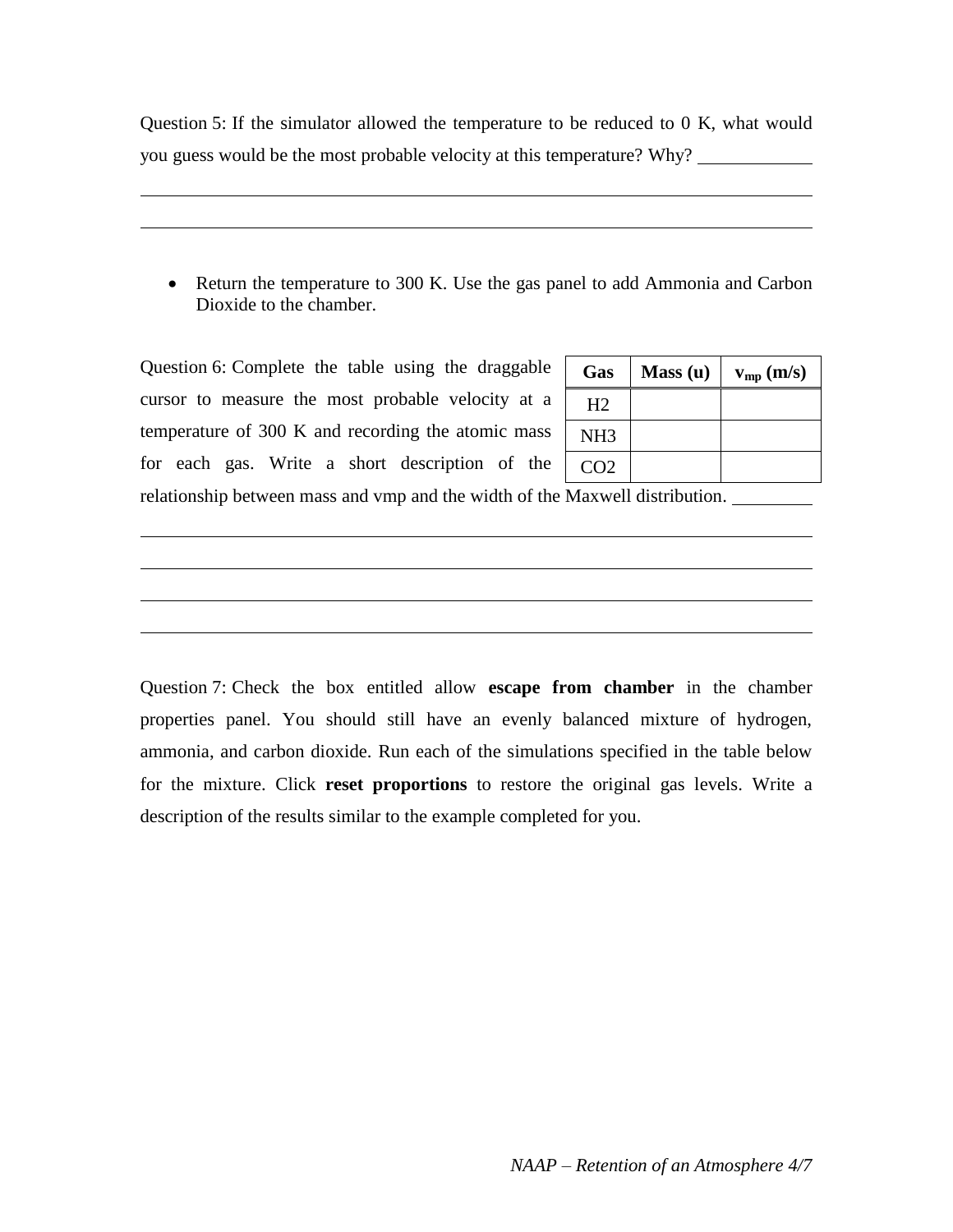| Run            | T(K) | $v_{\rm esc}$ (m/s) | <b>Description of Simulation</b>                                                                                                                                                                                                                                                                                                                                                   |
|----------------|------|---------------------|------------------------------------------------------------------------------------------------------------------------------------------------------------------------------------------------------------------------------------------------------------------------------------------------------------------------------------------------------------------------------------|
| $\mathbf{1}$   | 500  | 1500                | $H_2$ is very quickly lost since it only has a mass of 2u and its<br>most probable velocity is greater than the escape velocity,<br>$NH3$ is slowly lost since it is a medium mass gas (18u) and<br>a significant fraction of its velocity distribution is greater<br>than 1500 m/s, $CO2$ is unaffected since its most probable<br>velocity is far less than the escape velocity. |
| $\overline{2}$ | 500  | 1000                |                                                                                                                                                                                                                                                                                                                                                                                    |
| 3              | 500  | 500                 |                                                                                                                                                                                                                                                                                                                                                                                    |
| $\overline{4}$ | 100  | 1500                |                                                                                                                                                                                                                                                                                                                                                                                    |
| 5              | 100  | 1000                |                                                                                                                                                                                                                                                                                                                                                                                    |
| 6              | 100  | 500                 |                                                                                                                                                                                                                                                                                                                                                                                    |

Question 8: Write a summary of the results contained in the table above. Under what circumstances was a gas likely to be retained? Under what circumstances is a gas likely to escape the chamber?

<u> 1989 - Johann Barn, fransk politik (f. 1989)</u>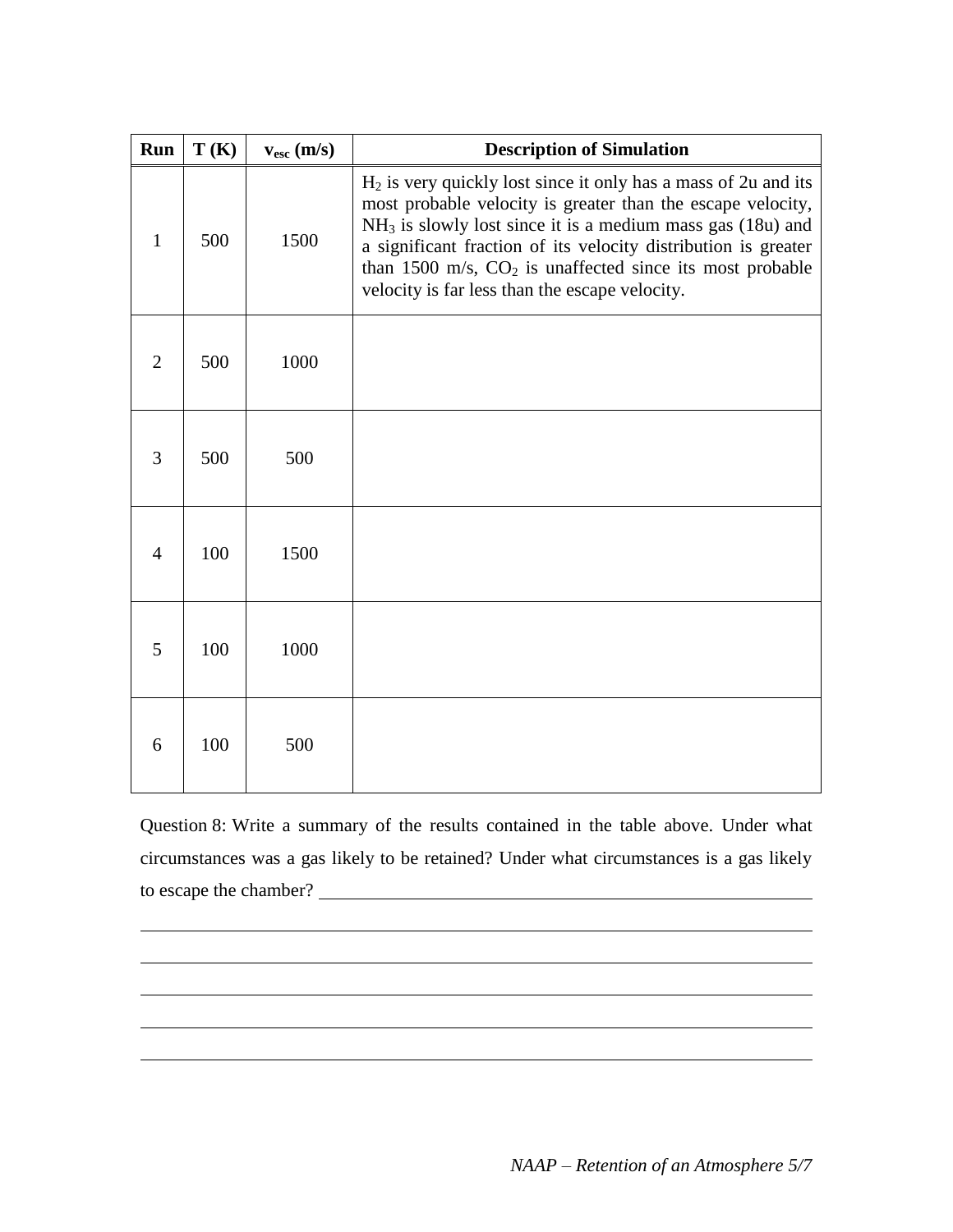## Gas Retention Plot

This simulator presents an interactive plot summarizing the interplay between escape velocities of large bodies in our solar system and the Maxwell distribution for common gases. The plot has velocity on the y-axis and temperature on the x-axis. Two types of plotting are possible:

- A point on the graph represents a large body with that particular escape velocity and outer atmosphere temperature. An active (red) point can be dragged or controlled with sliders. Realize that the escape velocity of a body depends on both the density (or mass) and the radius of an object.
- A line on the graph represents 10 times the average velocity  $(10 \times v_{\text{avg}})$  for a particular gas and its variation with temperature. This region is shaded with a unique color for each gas.
	- o If a body has an escape velocity  $v_{\text{esc}}$  over  $10 \times v_{\text{avg}}$  of a gas, it will certainly retain that gas over time intervals on the order of the age of our solar system.
	- $\circ$  If v<sub>esc</sub> is roughly 5 to 9 times v<sub>avg</sub>, the gas will be partially retained and the color fades into white over this parameter range.
	- $\circ$  If v<sub>esc</sub> < 5 v<sub>avg</sub>, the gas will escape into space quickly.

#### **Exercises**

 Begin experimenting with all boxes unchecked in both the gasses and plot options.

Question 9: Plot the retention curves for the gases hydrogen, helium, ammonia, nitrogen,

carbon dioxide, and xenon. Explain the appearance of these curves on the retention plot.

• Check show gas giants in the plot options panel.

Question 10: Discuss the capability of our solar system's gas giants to retain particular gases among those shown.

Question 11: Drag the active point to the location (comparable with the escape speed and temperature) of Mercury. The gases hydrogen, helium, methane, ammonia, nitrogen, and carbon dioxide were common in the early solar system. Which of these gases would